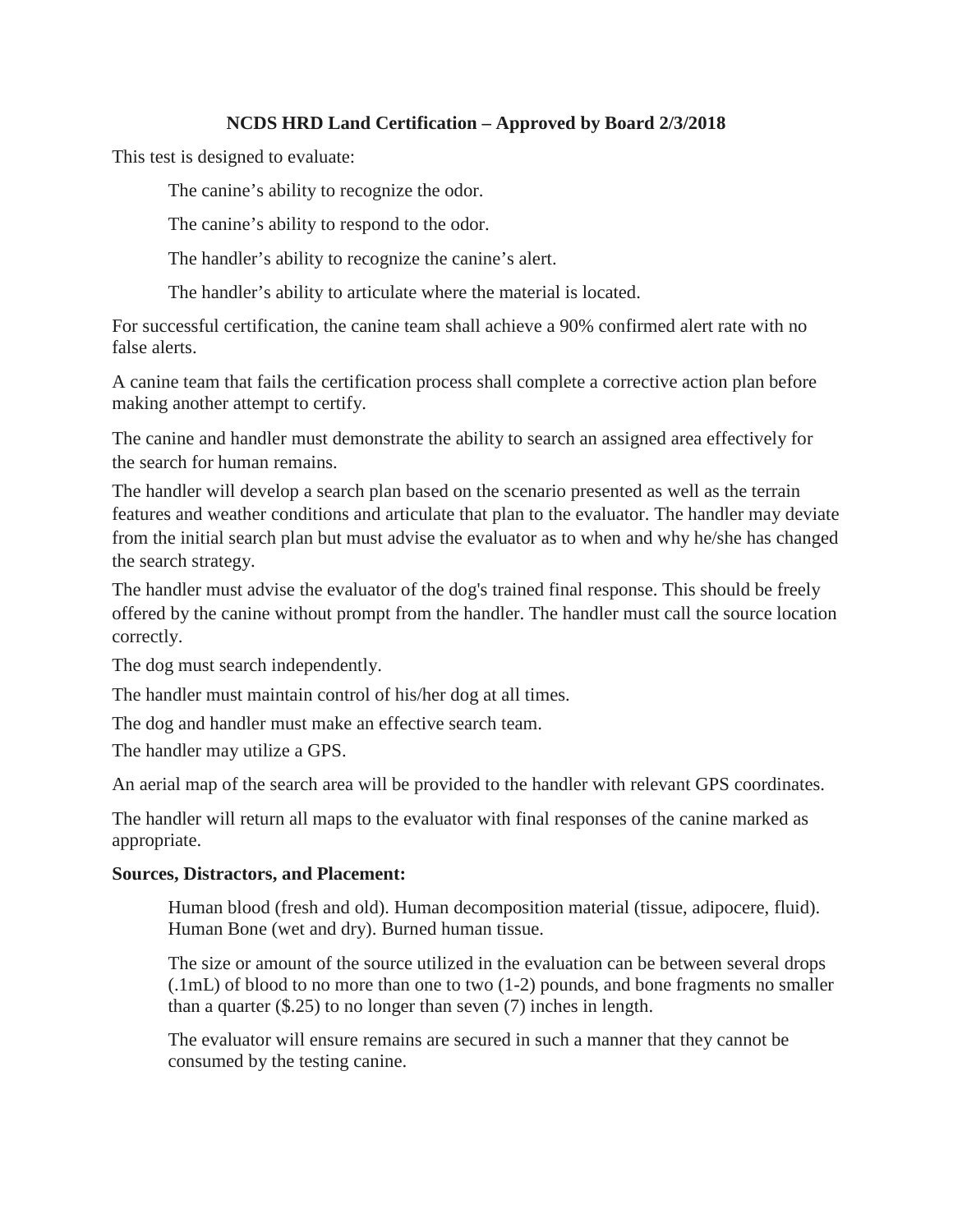Animal remains found within the test area will be considered part of the environment. Any placement of distracters will be done in such a manner to prevent contamination. No human waste will be utilized as a distraction.

Source placement can consist of hidden burial or surface concealed. The buried source will be placed between six (6) and twenty-four (24) inches deep, dependent upon soil type, source amount and type. Within the building source may be placed in an elevated position not to exceed nine (9) feet.

Minimum set time for training aids shall be no less than thirty (30) minutes and no more than 24 hours. Maximum set time may be extended as needed.

## **Phase 1: Odor Recognition for Land and Water**

Six (6) objects will be placed/hidden in a wilderness environment in an area no more that .25 acres. The six objects will include human tissue and human bone, with the remaining four (4) objects being selected by the evaluator from the following:

- Dog Food
- Odoriferous Material (Fish Bait, Cheese, etc.)
- Latex of Nitrile Glove
- Handler hand odor on gauze pad
- Containers consisting of Glass or Plastic
- Clean Garbage Bag
- Clean Zip-Lock Bags
- PVC Pipe

Handler may elect for the canine to work on or off lead. The odor recognition assessment shall be completed in twenty (20) minutes, at the end of twenty (20) minutes the evaluator will stop the assessment. The evaluator will know the outcome of the assessment. A false alert on a nontarget odor will constitute failure of Odor Recognition.

## **Phase 2: Comprehensive Assessment for Land with Double-Blind**

Land evaluations will consist of five (5) stations:

• Two (2) wilderness areas (fields, wooded areas, and a variety of vegetation and terrain features)

o Each wilderness sector will be not less than 1 acre and not more than 2 acres. The size of the sector may change depending on the terrain available. o A minimum of thirty (30) minutes per acre will be allowed and adjusted accordingly for terrain and environmental conditions.

- One urban area (side of buildings, parking lot, roadway, grass, and landscaping) o An urban sector will cover a minimum of 1 acre and is not to exceed 1.5 acres. The size of the sector may change depending upon the terrain and conditions. o A minimum of 30 minutes will be provided for every acre.
- Building